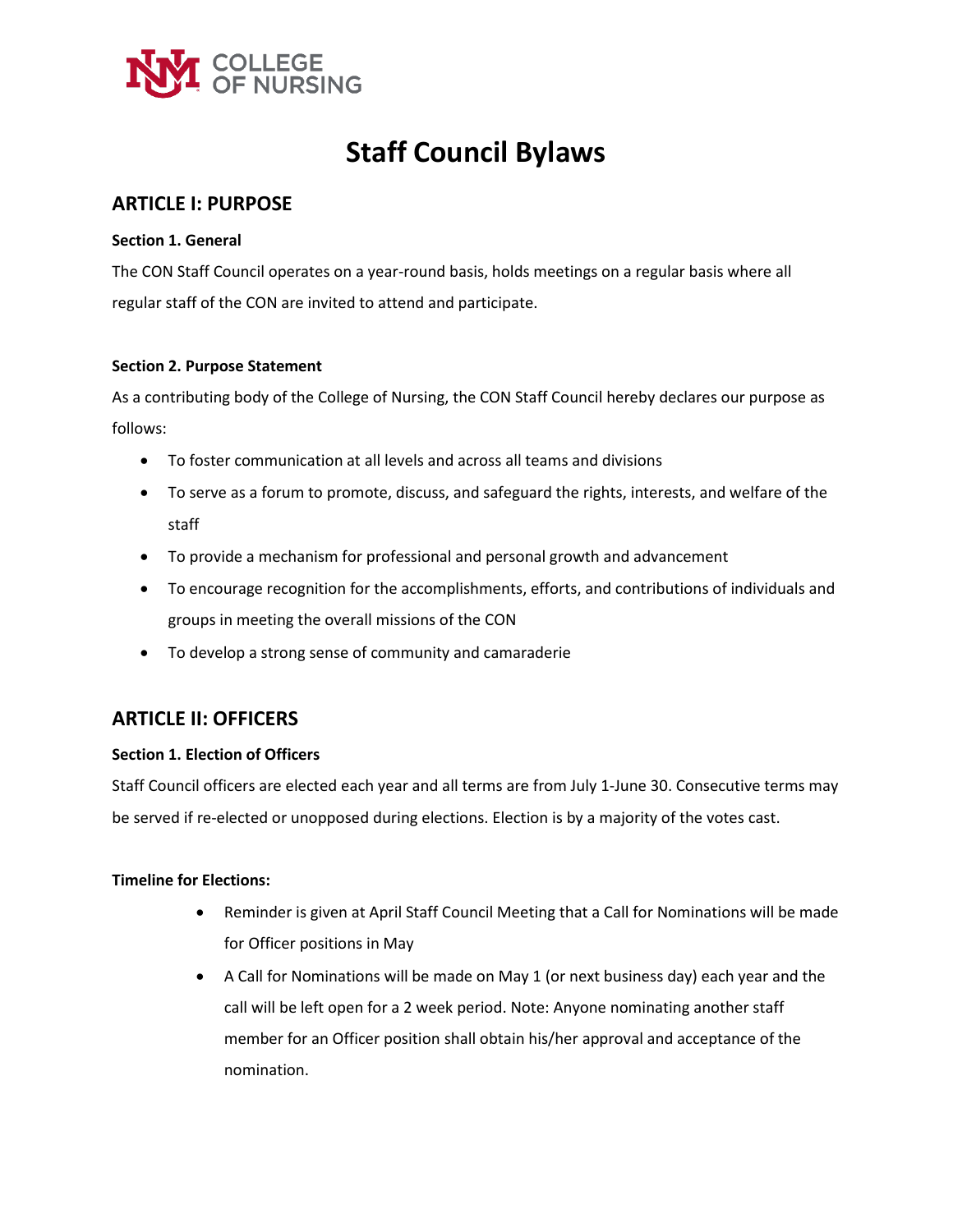- Voting for nominated candidates will be held for a 1-week period during the end of May and will end no later than June 1.
- Elected Officers will be announced at the June Staff Council Meeting.

# **Section 2. President**

The President serves as the spokesperson for the Staff Council. The functions of the Office of the President are to:

- A. Presides over all meetings of the CON Staff Council, be familiar with Roberts Rules of Order and conduct effective meetings
- B. With input from the Executive Committee, creates the meeting agenda and forwards to Secretary for distribution at least 1 week prior to each CON Staff Council meeting
- C. Reviews the draft minutes prepared by the Secretary prior to distribution to general staff
- D. Is available to answer questions and consult with any member of the CON staff on any issue of concern or interest
- E. Serves as Chair of the Executive Committee of the CON Staff Council

# **Section 3. President-Elect**

The President-Elect serves in the capacity of a Vice President. The functions of the Office of the

President- Elect are to:

- A. After term is over, serves as the Staff Council President as described above
- B. Fulfills the duties of the Staff Council President in his/her absence
- C. Fulfills the duties of other Staff Council Officers in their absence
- D. Regularly attends the UNM Staff Council Meetings and/or the Health Sciences Center Staff (HSCS) Committee and reports back to the CON Staff Council as appropriate
- E. Sends out all official communications on behalf of the Staff Council
- F. Prepares the calendar of meeting dates/times on an annual basis and submits for Dean's approval
- G. Serves as a member of the Executive Committee
- H. Will manage election process each year for new Officers as described in Section 1

# **Section 4. Secretary**

The functions of the Secretary are to: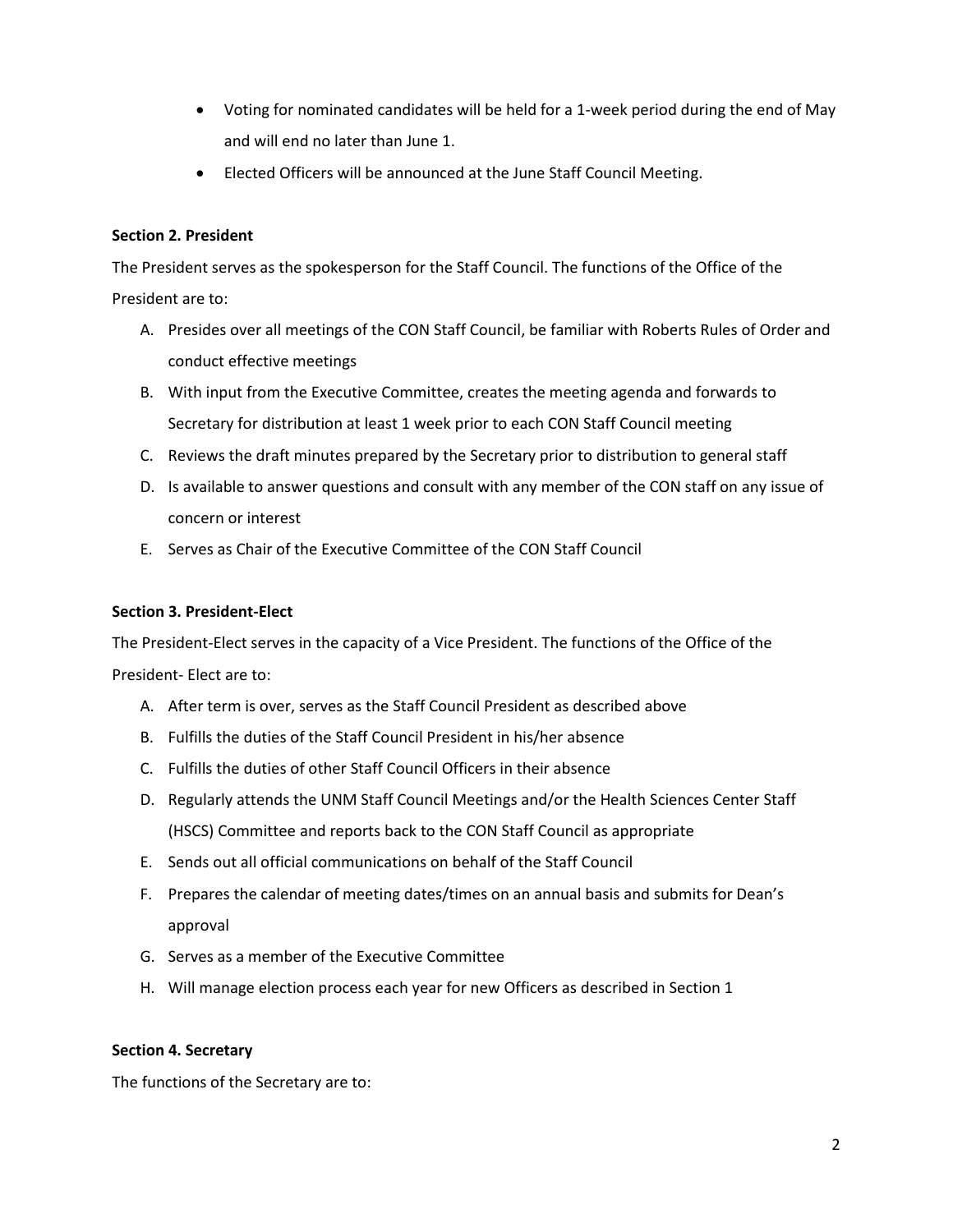- A. Prepares the draft minutes taken at the Staff Council meeting, advises the President of any carry-over items to be added to the agenda for the upcoming meeting, and forwards all to President for review asap, but no later than 2 weeks from date of meeting
- B. Obtains the final agenda from the President and sends out the meeting notice and agenda to the full staff at least 1 week prior to each Staff Council meeting
- C. Assists with preparations for the CON Staff Council meetings as requested by the President, Vice President or Program Chair (this may include A/V set up, copying materials, etc.
- D. Ensures approved minutes are placed in the O: drive after each Staff Council Meeting
- E. Serves as a member of the Executive Committee and Records the minutes for their meetings
- F. Will be provided a designated laptop by the CON IT department to carry out their duties in this position

# **Section 5. Treasurer**

The functions of the Office of the Treasurer are to:

- A. Is responsible for managing and tracking the Staff Development Fund and the Voluntary Staff Fund in cooperation with Org Services
- B. Serves as the primary contact for questions and/or requests to spend funds and will advise staff on the proper procedure
- C. Solicits voluntary donations to replenish the Voluntary Staff Fund biannually in March and October, and/or as needed to replenish the fund.
- D. Solicits votes for purchases from the Voluntary Staff Fund from those who have contributed to this fund during the last 12 months prior to the request.
- E. Organizes votes and approvals for Staff Development Fund requests in excess of \$400 (as outlined in the policy)
- F. Provides the fund balances to the President for inclusion in the meeting agenda prior to each Staff Council meeting. Unless discussion is warranted, the fund balances and routine updates will be reported on the meeting agenda only
- G. Complete the Cash Management (Online Course) Learning Central Training course. **[Cash](https://learningcentral.health.unm.edu/learning/user/catalogsearch/catalogSearchDispatchAction.do?searchType=filteredSearch&keywords=Cash+Management&OWASP_CSRFTOKEN=MATY-PB0K-VK3F-TBYM-X7N6-USB6-NQBW-0PF6)  [Management \(Online Course\)](https://learningcentral.health.unm.edu/learning/user/catalogsearch/catalogSearchDispatchAction.do?searchType=filteredSearch&keywords=Cash+Management&OWASP_CSRFTOKEN=MATY-PB0K-VK3F-TBYM-X7N6-USB6-NQBW-0PF6)** (ONLINE COURSE EOD 430).
- H. Serves as a member of the Executive Committee and Recognition Committee

#### **Section 6. Attendance at Meetings.**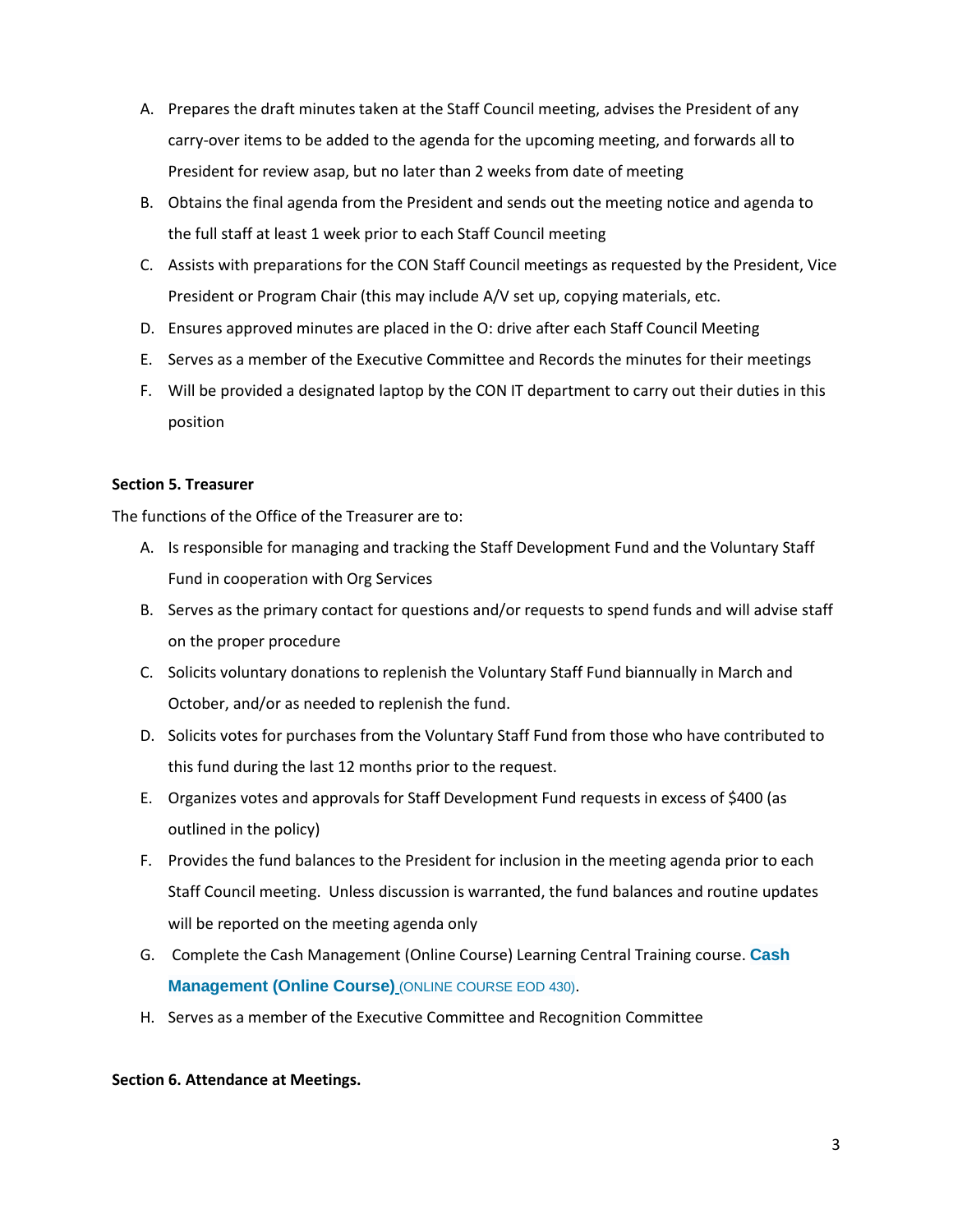Attendance by Staff Council Officers shall be required at all Staff Council and Executive Committee meetings. Unexcused absence from two consecutive meetings shall result in a warning from the other members of the Executive Committee. A third consecutive unexcused absence will be treated as a voluntary resignation.

### **Section 7. Replacement of an Officer**

Whenever a vacancy shall occur among the Officers of the Staff Council, except in the Office of the President, the Council shall, at its next meeting, fill said vacancy in the same manner as for the original election of that position. When a vacancy shall occur in the Office of the President, the President Elect shall succeed to that office. Should a vacancy exist in both the Office of the President and the Office of the President Elect, the Council shall fill both offices in the same manner as for the original election of that position.

### **Section 8. Removal of an Officer**

An officer may be removed from office for unethical behavior, or for failure or inability to perform duties. Removal of an officer requires majority vote of the full CON Staff via an electronic ballot. Prior to being sent for a vote, the removal of the Officer will be placed on a Staff Council Meeting agenda and discussed in the absence of the Officer in question. The Officer in question may make a brief statement at the Staff Council Meeting prior to being excused, if he/she chooses to do so.

# **ARTICLE III: COMMITTEES**

#### **Section 1. Executive Committee**

- A. A Committee consisting of the 4 elected Officers of the Staff Council will serve as the Executive Committee of the Staff Council
- B. The Executive Committee will be chaired by the President of the Staff Council and will hold regular meetings.
- C. The Executive Committee is responsible for:
	- a. Handling all official business of the CON Staff Council
	- b. Preparing items for review, approval and/or amendment by the full CON Staff at monthly Staff Council Meetings. These include, but are not limited to, policies, guidelines and other documents pertaining to the Staff Council.
		- i. Items that come from other Staff Council Committees or other members of the College of Nursing Staff for consideration by the full Staff Council will be vetted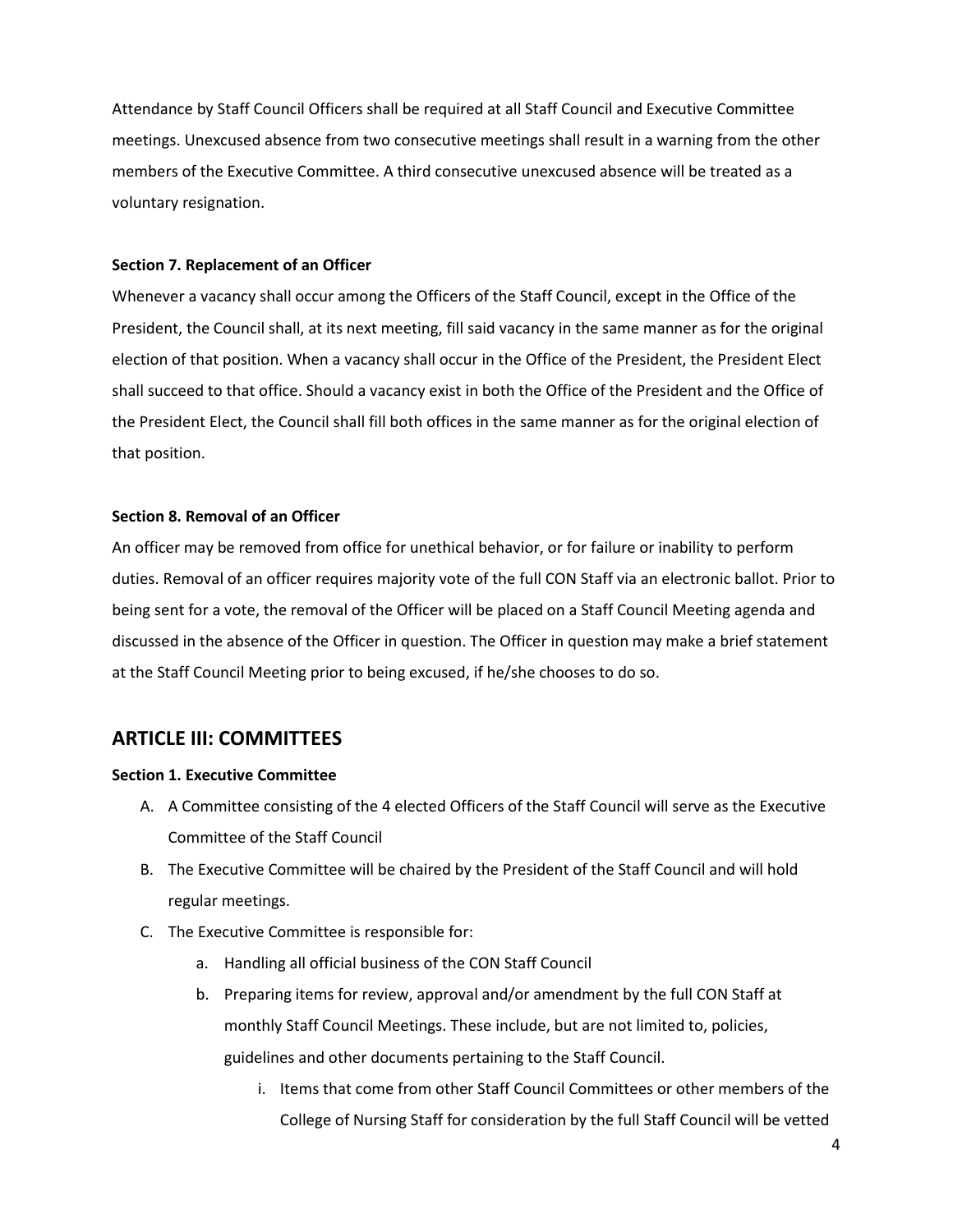by the Executive Committee before being placed on the agenda and/or being distributed to the full for review.

- c. Serve as liaison to the CON Dean and other members of the leadership on matters that require staff input.
- d. Serving on and/or identifying appropriate staff to serve on any committees that may arise at the CON, as needed.

### **Section 2. Recognition Committee**

- A. A committee of at least 3 members will serve as the primary organizers of birthday celebrations, potlucks and initiatives that recognize and honor staff accomplishments/achievements.
- B. The Treasurer will serve on the committee as an ex-officio voting member.
- C. The Recognition Chair and a minimum of 2 members will be identified and serve in this capacity for 1 year beginning July 1 and ending June 30. Though not required, the Chair will ideally serve as a member of the committee prior to serving as Chair.
- D. The Recognition Committee is responsible for:
	- a. Preparing and soliciting signatures for Staff greeting cards to commemorate staff's important occasions, such as the monthly birthdays and other appropriate cards for illness, sympathy, etc.
	- b. Scheduling the staff potlucks and birthday celebrations on an annual basis, including room reservations, obtaining the approval from the Dean regarding these schedules, and placing finalized schedules on the O:drive .
	- c. Sending out reminders as needed for potlucks, birthday celebrations, etc.
	- d. Ensuring the accomplishments of the staff are recognized at Staff Council meetings, and/or CON Organization meetings as appropriate.
	- e. Identify and implement ways of honoring staff members who excel at meeting the missions of the CON, HSC and UNM.
	- f. The Chair and/or appropriate committee member will serve on award selection committees for Staff and Faculty awards.

Note: This Committee is NOT responsible for the planning/organizing of individual celebrations and events for weddings, births, graduations, etc.; however, they may serve as consultants to other staff organizing such events.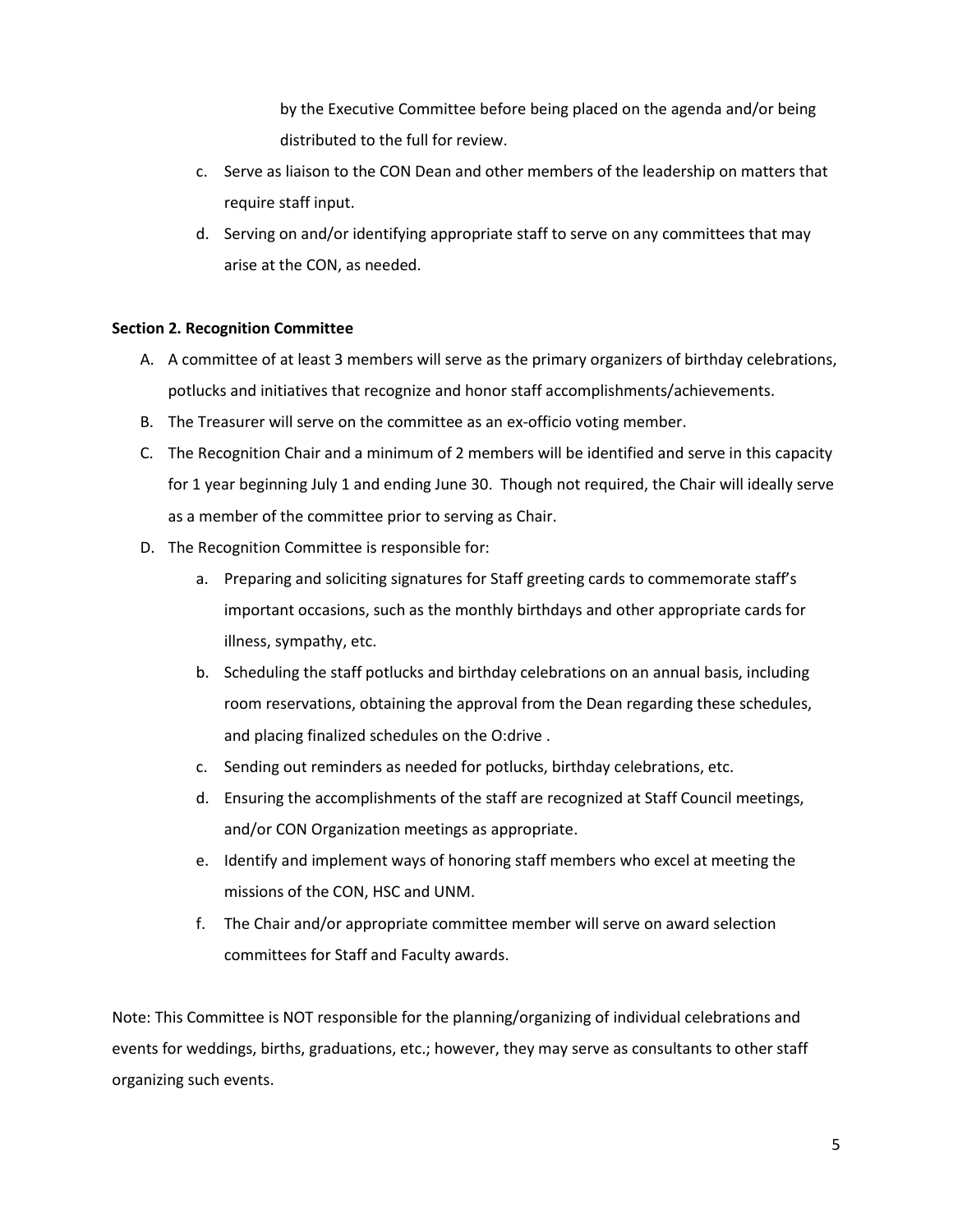#### **Section 2. Program Committee**

- A. A committee of at least 3 members will serve as the primary organizers for presentations and programming at the Staff Council meetings. The committee may also plan additional professional development activities of interest to staff outside of the standing Staff Council meetings when appropriate.
- B. A Program Chair and a minimum of 2 members will be identified and serve in this capacity for 1 year, beginning July 1 and ending June 30. Though not required, the Chair will ideally serve as a member of the committee prior to serving as Chair.
- C. The Program Committee is responsible for:
	- a. Organizing presentations, speakers, and other programs for the Staff Council meetings to facilitate professional development and information sharing.
	- b. Seeking suggestions on topics of interest from the CON Staff and presenting program ideas and their status at the Staff Council meeting.
	- c. Developing future meeting programs for an extended period (such as, 3-6 months, or 6- 12 months) so that speaker schedules can be accommodated well in advance and sufficient programs are identified to preclude breaks in the schedule. (Note: The day/time of a Staff Council meeting may need to be flexible at times in order to accommodate a special guest speaker. Any change should be discussed with the President for consent.).
	- d. Handling all related logistics for the presentation, including but not limited to setting up A/V, welcoming/introducing speakers, sending the speaker a 'thank you' note following their presentation, reserving a parking spot, etc. (These tasks may be delegated among the committee members.).

# **Section 4. Special Committees**

The Council may, from time to time, establish special, or ad hoc, committees to carry out limited, specified business of the Council. The charge to such committees shall be stated at the time of formation. Such committees shall automatically go out of existence upon either the expiration date stated by the Council at the time of formation or upon submittal to the Council of the committee's final report.

# **ARTICLE IV: STAFF COUNCIL MEETINGS**

# **Section 1.**